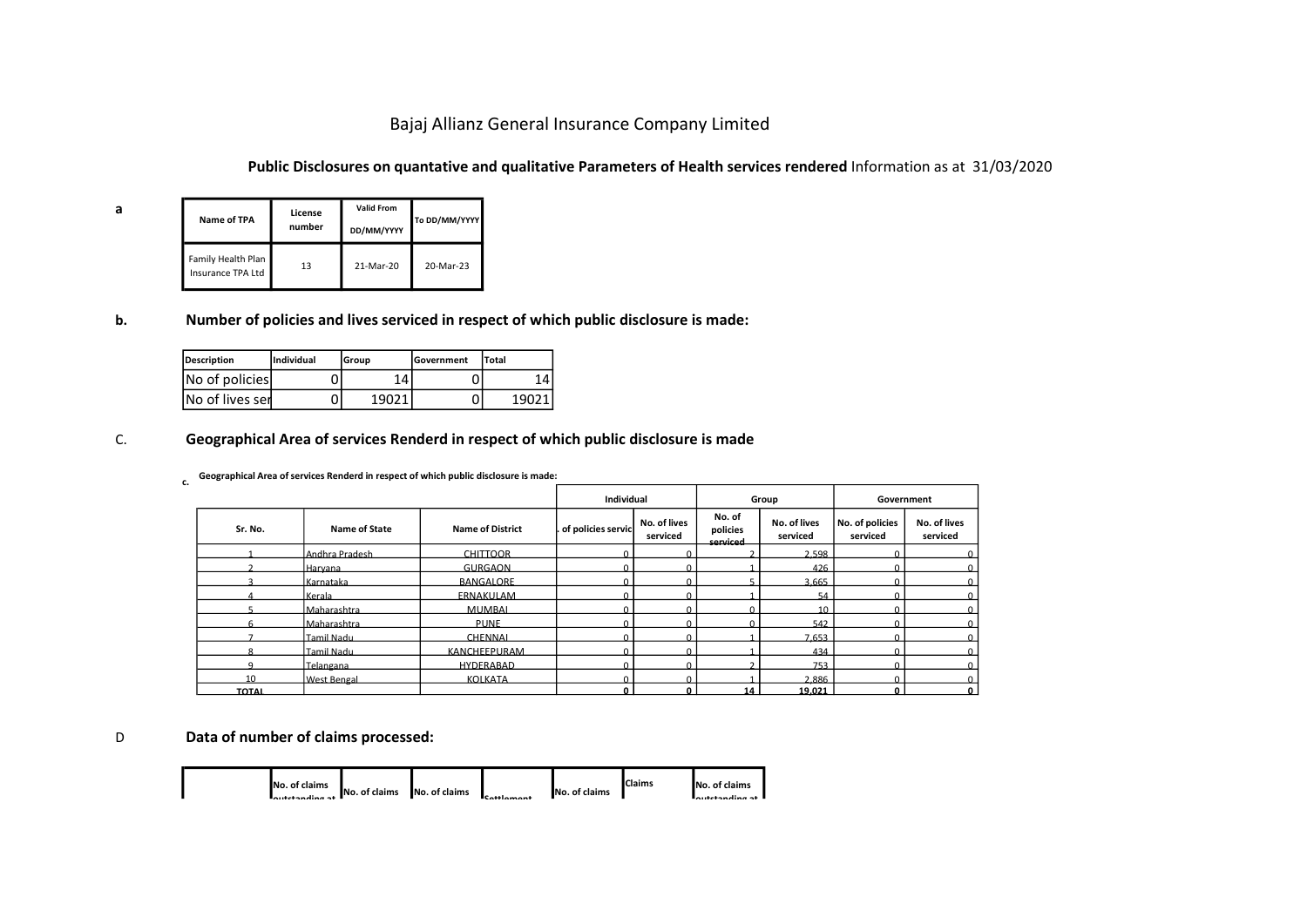| <b>I</b> TPA       | <b>Toutstanuing at 1</b><br>the beginning<br>of year | received<br>during the year vear | paid during the | <b>Bettlement</b><br>ratio(%) | <b>I</b> repudiated<br>during the year | repudiation<br>% | <b>JUULSLAHUHK AL 1</b><br>the end of the<br>Ivear |
|--------------------|------------------------------------------------------|----------------------------------|-----------------|-------------------------------|----------------------------------------|------------------|----------------------------------------------------|
| Family Health Plan | 327                                                  | 1789                             | 1845            | 87%                           | 197                                    | 9%               | 74                                                 |
| Insurance TPA Ltd  |                                                      |                                  |                 |                               |                                        |                  |                                                    |

#### e Turn Around Time (TAT) for cashless claims (in respect of number of claims):

|                |                              |                             | Individual Policies (in %)     | Group Policies (in %)       |                                |
|----------------|------------------------------|-----------------------------|--------------------------------|-----------------------------|--------------------------------|
| Sr. No.        | <b>Description</b>           | <b>TAT</b> for<br>preauth** | <b>TAT</b> for<br>discherge*** | <b>TAT</b> for<br>preauth** | <b>TAT</b> for<br>discherge*** |
| 1              | Within <1 Hour               | 0%                          | 0%                             | 75%                         | 66%                            |
| $\overline{2}$ | Within 1-2<br>Hours          | 0%                          | 0%                             | 19%                         | 23%                            |
| 3              | Within 2-6<br>Hours          | 0%                          | 0%                             | 5%                          | 10%                            |
| $\overline{4}$ | Within 6-12<br>Hours         | 0%                          | 0%                             | 0%                          | 0%                             |
| 5              | <b>Within 12-24</b><br>Hours | 0%                          | 0%                             | 1%                          | 1%                             |
| 6              | >24 Hours                    | 0%                          | 0%                             | 0%                          | 0%                             |
| <b>Total</b>   |                              | 0%                          | 0%                             | 100%                        | 100%                           |

\*percentage to be calculated on total of respective column

\*\*Reckoned from the time last necessary document is received by insurer/TPA (whichever is earlier) and till final pre auth is issued in the hospital)

\*\*\*Reckoned as final discharge summary sent to hospital from the time discherge bill is received by TPA

f Turn Around Time (TAT) in respect of payment/ repudiation of clams:

| <b>Description (to</b><br>reckoned from the       | <b>Individual</b> |                              | Group |                              | Government |                              | Total |               |
|---------------------------------------------------|-------------------|------------------------------|-------|------------------------------|------------|------------------------------|-------|---------------|
| date of receipt of<br>last necessary<br>document) | No. of claims     | percentage (%) No. of claims |       | percentage (%) No. of claims |            | percentage (%) No. of claims |       | percentage (% |
| Within 1 Month                                    |                   | 0%                           | 1840  | 90%                          |            | 0%                           | 1840  | 90%           |
| Between 1-3<br>Months                             |                   | 0%                           | 117   | 6%                           |            | 0%                           | 117   | 6%            |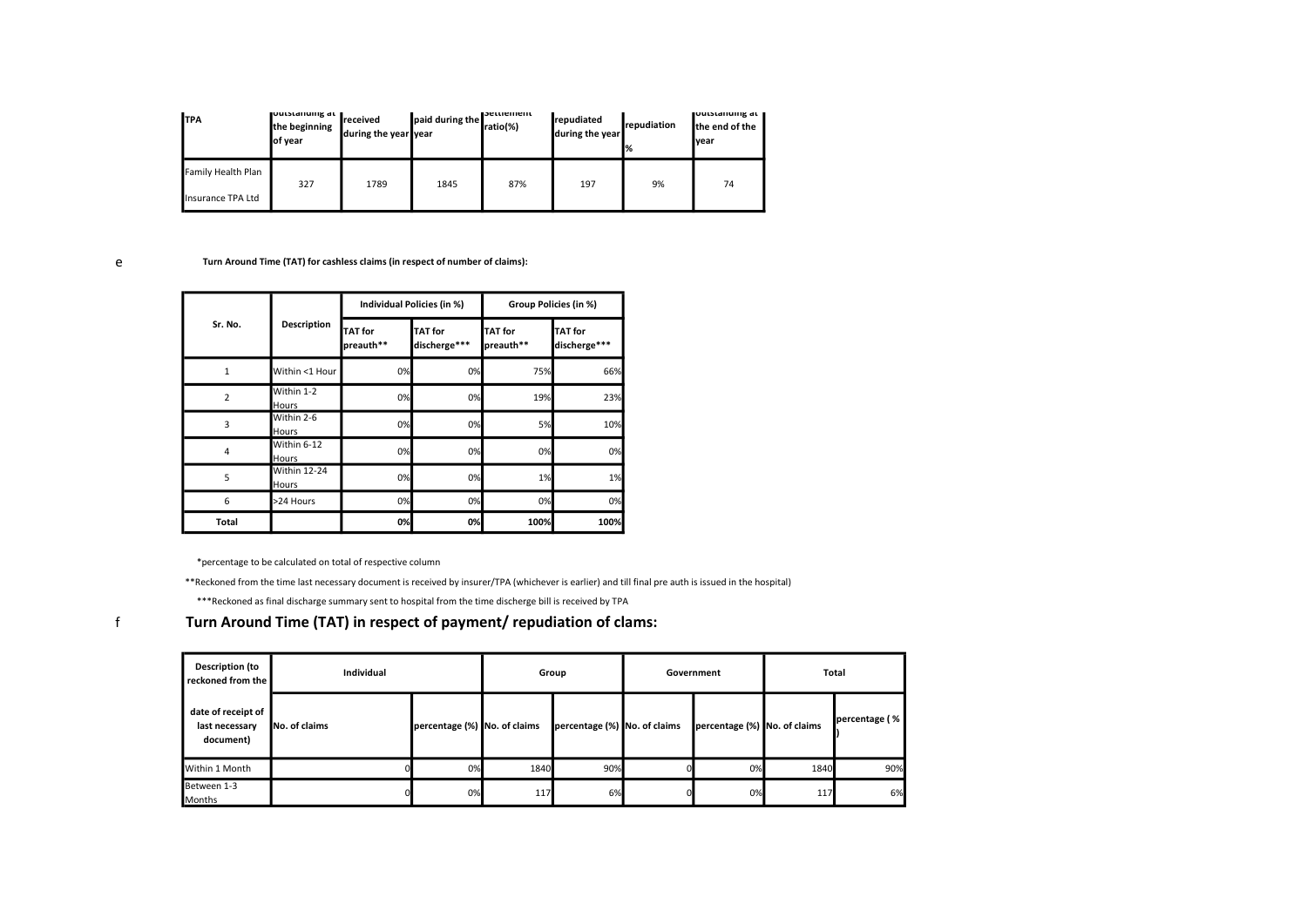| Between 3-6<br><b>Months</b> | 0% | 47   | 2%   |    | 0% | 47   | 2%   |
|------------------------------|----|------|------|----|----|------|------|
| More than 6<br><b>Months</b> | 0% | 38   | 2%   |    | 0% | 38   | 2%   |
| Total                        | 0% | 2042 | 100% | ΩI | 0% | 2042 | 100% |

\*Percentage shall be calculated on total of respective column

# g. Data of grievances received against the TPA:

| Sr. No.        | Description                                              | No. of<br><b>Grievances</b> |  |
|----------------|----------------------------------------------------------|-----------------------------|--|
| 1              | Grievances<br>outstanding at<br>the beginning<br>of year | O                           |  |
| $\overline{2}$ | Grievances<br>received during<br>the year                | 1                           |  |
| 3              | Grievances<br>resolved during<br>the year                | 1                           |  |
| 4              | Grievances<br>outstanding at<br>the end of the<br>vear   | n                           |  |

Sd/-

MD & CEO Bajaj Allianz General Insurance Co.Ltd